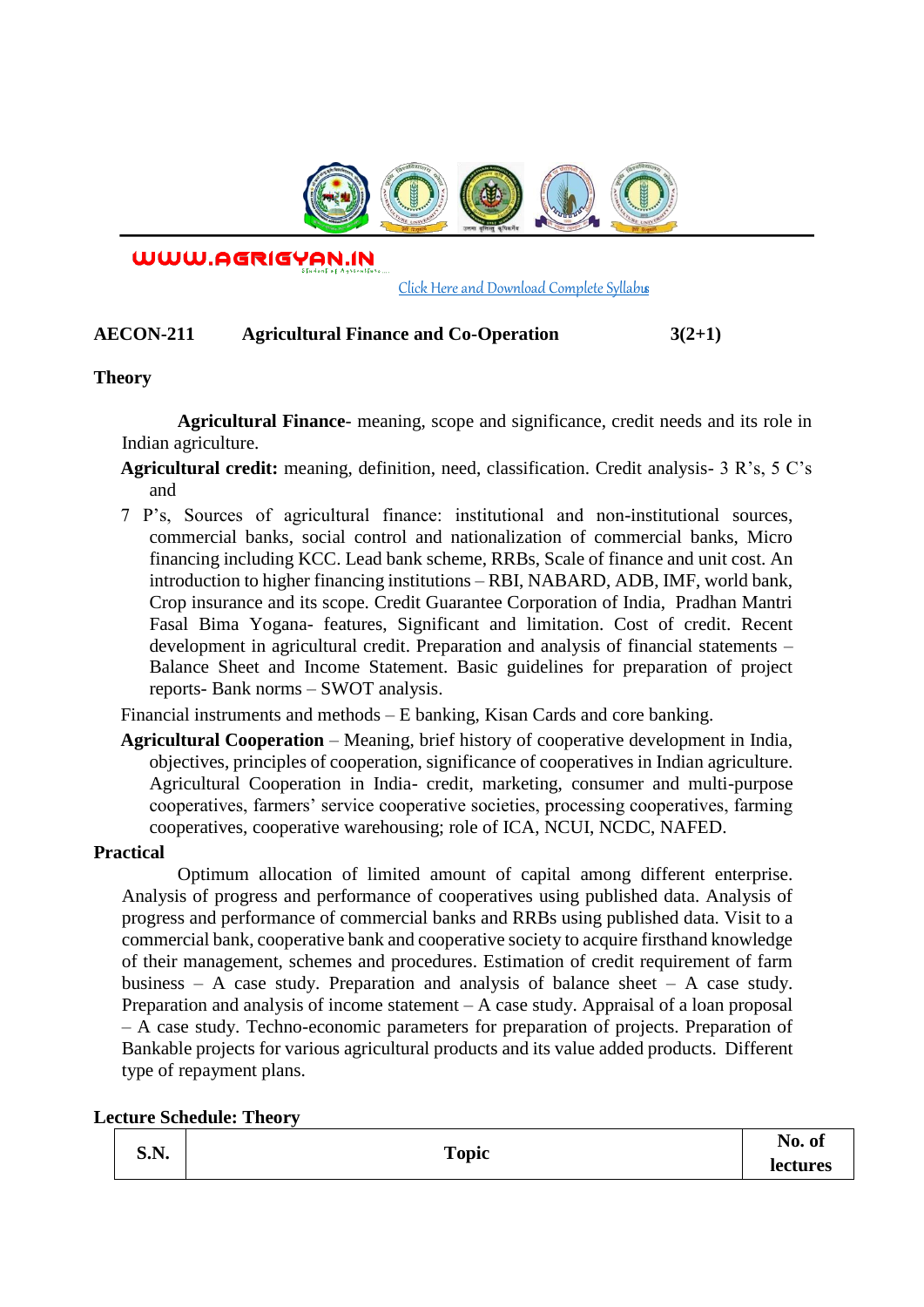|     | Agricultural finance                                                                                                                       |                |
|-----|--------------------------------------------------------------------------------------------------------------------------------------------|----------------|
| 1.  | Meaning, scope and significance,                                                                                                           | $\overline{2}$ |
| 2.  | Credit needs and its role in Indian agriculture.                                                                                           | 1              |
|     | Agricultural credit:                                                                                                                       |                |
| 3.1 | Meaning, definition, need, classification.                                                                                                 | $\overline{2}$ |
| 4.  | Credit analysis- 3 R's, 5 C's and 7 P's,                                                                                                   | $\overline{2}$ |
| 5.  | Sources of agricultural finance: institutional and non-institutional sources                                                               | 1              |
|     | 6. Commercial banks, social control and nationalization of commercial<br>banks, micro financing including KCC                              | $\overline{2}$ |
| 7.  | Lead Bank Scheme, RRBs                                                                                                                     | 1              |
| 8.1 | Scale of finance and unit cost                                                                                                             | $\mathbf{1}$   |
| 9.  | An introduction to higher financing institutions - RBI, NABARD, ADB,<br>IMF, World Bank                                                    | 3              |
|     | 10. Crop insurance and its scope                                                                                                           | $\overline{2}$ |
| 11. | Credit guarantee corporation of India                                                                                                      | 1              |
| 12. | Pradhan Mantri Fasal Bima Yogana-features, significant and limitation                                                                      | $\overline{2}$ |
| 13. | Cost of credit                                                                                                                             | 1              |
|     | 14. Recent development in agricultural credit                                                                                              | $\mathbf{1}$   |
| 15. | Preparation and analysis of financial statements - balance sheet and<br>income statement.                                                  | $\overline{2}$ |
|     | 16. Basic guidelines for preparation of project reports- bank norms - SWOT<br>analysis                                                     | $\mathbf{1}$   |
| 17. | Financial instruments and methods – e banking, Kisan Cards and core<br>banking                                                             | $\mathbf{1}$   |
|     | Agricultural cooperation                                                                                                                   |                |
|     | 18. Meaning, brief history of cooperative development in India                                                                             | 1              |
| 19. | Objectives, principles of cooperation, significance of cooperatives in<br>Indian agriculture                                               | 1              |
| 20. | Agricultural cooperation in India- credit, marketing, consumer and multi-<br>purpose cooperatives, farmers' service cooperative societies, | $\overline{2}$ |
| 21. | processing cooperatives, farming cooperatives, Cooperative warehousing;<br>role of ICA, NCUI, NCDC, NAFED                                  | $\overline{2}$ |

# **Lecture Schedule: Practical**

| S.N. | <b>Topic</b>                                                         | No. of<br><b>lectures</b> |
|------|----------------------------------------------------------------------|---------------------------|
|      | 1. Optimum allocation of limited amount of capital among different   |                           |
|      | enterprise                                                           |                           |
|      | Analysis of progress and performance of cooperatives using published |                           |
|      | data                                                                 |                           |
|      | Analysis of progress and performance of commercial banks and RRBs    |                           |
|      | using published data                                                 |                           |